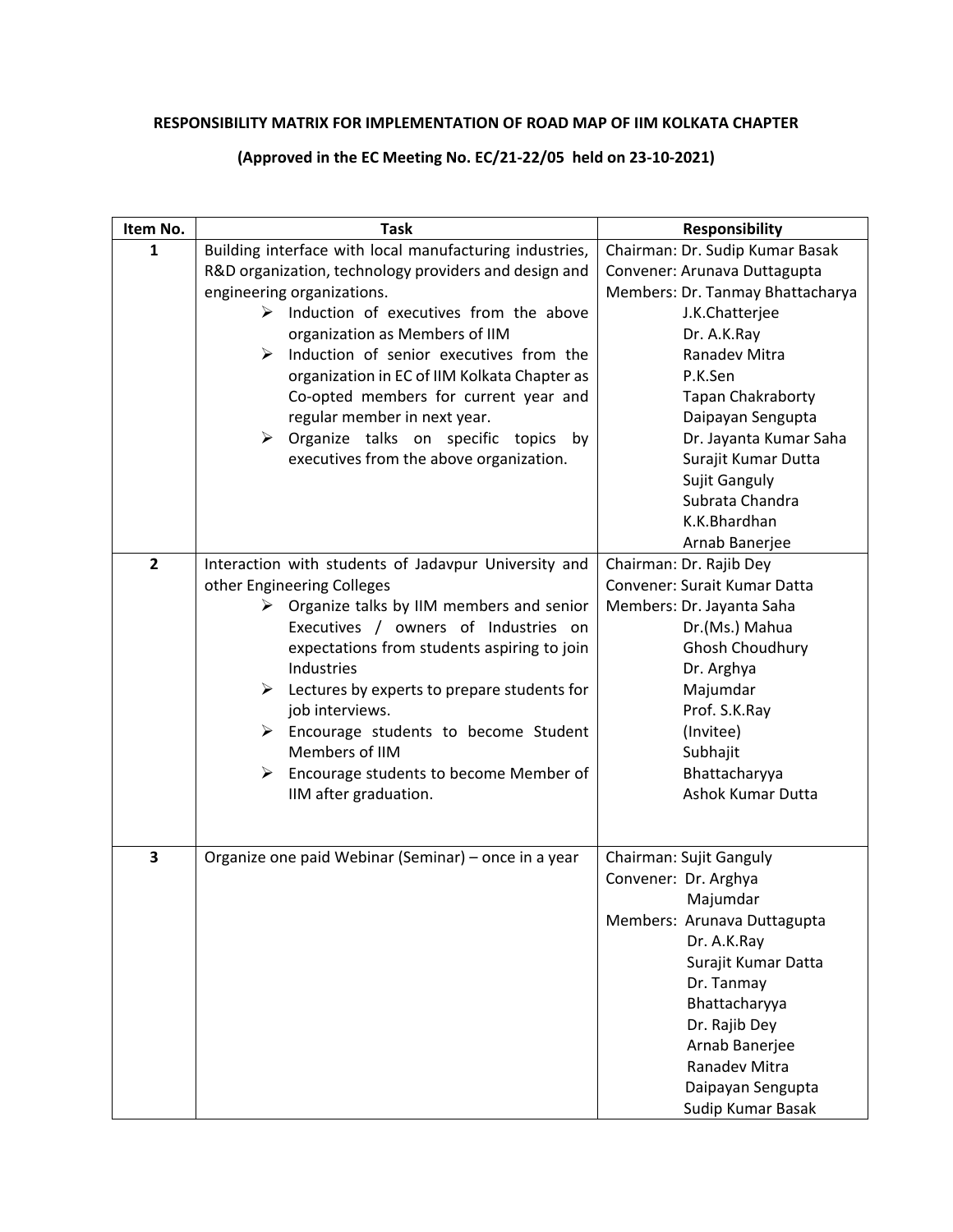| 4              | Organize free Webinar                                                                                                                                                                                                                                                                                                                          | Chairman: Dr. (Ms.) Mahua<br>Ghosh Choudhury<br>Convener: Dr. Rajib Dey<br>Members: J. K. Chatterjee<br>Dr. A.K.Ray<br>Dr. Arghya Majumdar<br>Subhajit Bhattacharyya<br>Daipayan Sengupta<br>Surajit Kumar Datta |
|----------------|------------------------------------------------------------------------------------------------------------------------------------------------------------------------------------------------------------------------------------------------------------------------------------------------------------------------------------------------|------------------------------------------------------------------------------------------------------------------------------------------------------------------------------------------------------------------|
| 5              | Organize free Technical Talks                                                                                                                                                                                                                                                                                                                  | Chairman: Dr. Rajib Dey<br>Convener: Dr. (Ms.) Mahua Ghosh<br>Choudhury<br>Members: Dr. Arghya Majumdar<br>Surajit Kumar Datta                                                                                   |
| 6              | Organize at least one number of two - day on line<br>course (paid) on selected topics in virtual or physical<br>mode.                                                                                                                                                                                                                          | Chairman: Surajit Kumar Datta<br>Convener: Kalyan Kumar Bardhan<br>Members: Subrata Chandra<br>Dr. Jayanta Kumar Saha<br>Dr. Rajib Dey<br>Dr. A.K.Ray                                                            |
| $\overline{7}$ | Publication of Books on selected topics                                                                                                                                                                                                                                                                                                        | Chairman: Dr. A.K.Ray<br>Convener: Dr. Rajib Dey<br>Members: Dr. Arghya Majumdar<br>Dr. Jayanta Saha<br>Dr. Tanmay<br>Bhattacharyya                                                                              |
| 8              | Emphasis for reaching out all Members of IIM Kolkata<br>Chapter and Office bearers of other Chapters and Head<br>Quarter<br>Compilation of communication address of<br>➤<br>members of Kolkata Chapter<br>$\triangleright$ Regular updation of Website of IIM Kolkata<br>Chapter and posting of important notices in<br>the Website regularly. | Chairman: Dr. Jayanta Saha<br>Convener: Dr. A.K.Ray<br>Members: Ranadev Mitra<br>Surajit Kumar Datta                                                                                                             |
| 9              | Collaboration<br>other<br>with<br>Emphasis<br>on<br>peer<br>organizations like IIChE, IE etc. for holding joint<br>seminars, Technical talks, Course etc. on subjects of<br>mutual interest.                                                                                                                                                   | Chairman: Dr. A.K.Ray<br>Convener: Sujit Ganguly<br>Members: Surajit Kumar Datta<br>Tapan Kumar<br>Chakraborty<br>Ashok Kumar Datta                                                                              |
| 10             | Organize some selected CSR activities depending on the<br>fund availability.                                                                                                                                                                                                                                                                   | Chairman: Dr. (Ms) Kanyakumari<br>Datta<br>Convener: Sujit Ganguly<br>Members: Sudip Kumar Basak<br>Dr. A.K. Ray<br>Ashok Kumar Datta                                                                            |